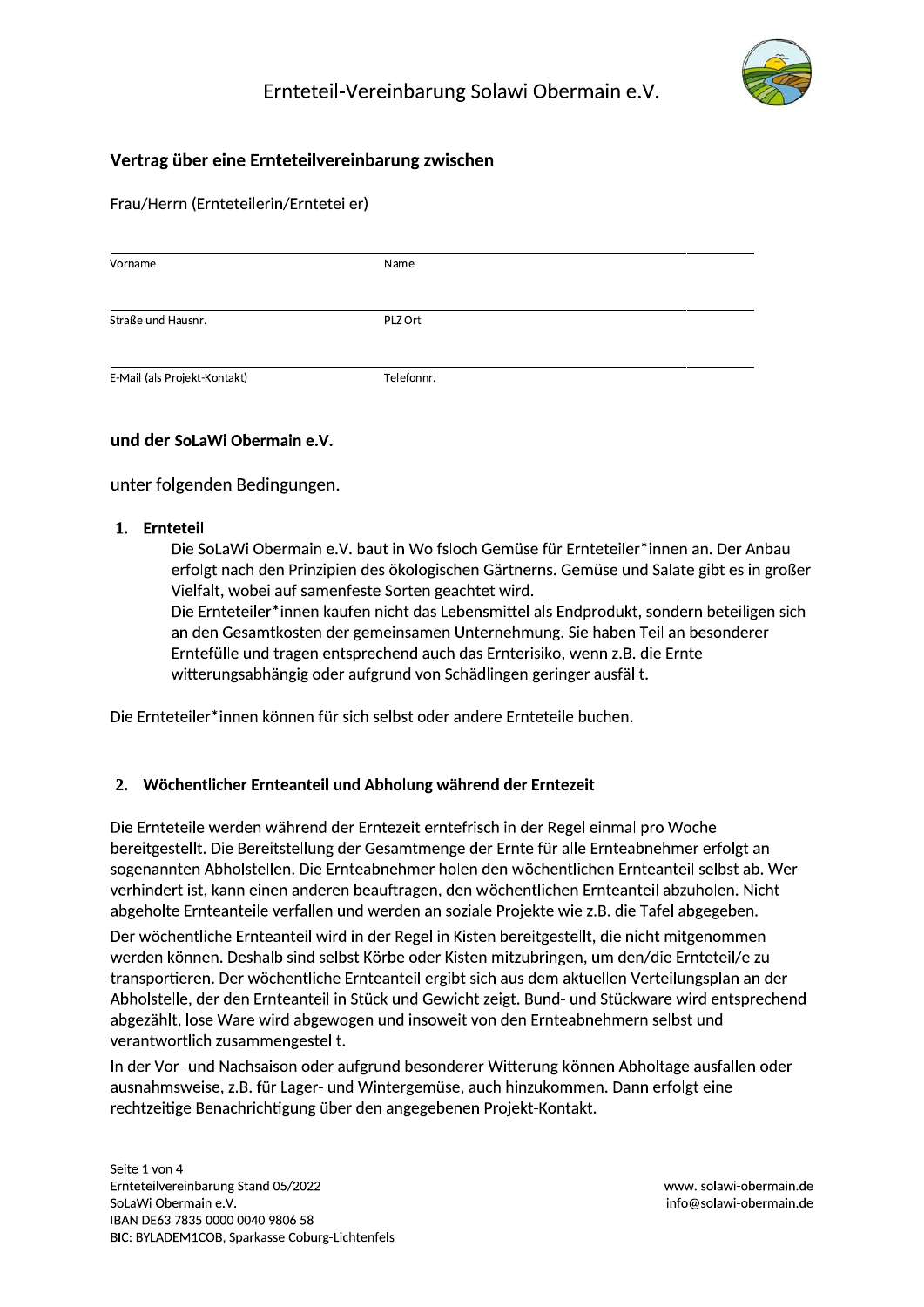

Für die Abholung meiner/s Ernteteile/s möchte ich nutzen die:

Abholstelle Wolfsloch am Acker

Abholstelle Lichtenfels

(Bitte nur eine Abholstelle ankreuzen)

# 3. Erntezeit/Laufzeit

Mit der Vereinbarung wird diesmal ein Ernteteil mit der Laufzeit von 7 Monaten erworben. Sie gilt daher vom 1. August bis zum letzten Tag im Februar 2023. Sie verlängert sich automatisch um ein Jahr, wenn sie nicht mindestens 4 Wochen vor Ablauf schriftlich gekündigt wird.

Besonderheit 2022 (Halbes-Jahr): Mit den ersten Ernteprodukten ist im August zu rechnen; diese wird momentan von ehrenamtlichen Helfern organisiert. Aufgrund des späten Starts kann es dieses Jahr natürlich auch zu einer geringen Fülle an Gemüse kommen. Dies hängt von der Vorarbeit am Feld ab, bis unsere neue Gärtnerin ab August da ist.

Gelingt es den Ernteteiler\*innen und der SoLaWi Obermain nicht, gemeinsam die Anzahl an Ernteiteiler\*innen zu erreichen, die für ein wirtschaftliches Gelingen der SoLaWi notwendig sind, kann die SoLaWi Obermain e. V. diese Vereinbarung mit einer Frist von 4 Wochen kündigen.

Die Erntezeit und damit auch die Abholtage können von der Laufzeit dieser Vereinbarung abweichen und sind von ihr unabhängig.

Nach Absprache kann gegebenenfalls ein späterer Beginn der Laufzeit zum 1. eines Monats schriftlich vereinbart werden, wenn die erforderliche Zahl an Ernteteiler\*innen noch nicht erreicht ist.

# 4. Ernteteil der Ernteteiler\*innen und seine Kosten

Für die Finanzierung und Planung des Anbaus und der Ernte ist die Einteilung in sogenannte Tarife notwendig. Die Ernteteile sind unterteilt in Menge der Ernteabnahme und können auch mehrfach gebucht werden. Zusätzlich soll der solidarische Gedanke mit dem "Solidar-Tarif" für Bedürftige und "Spenden-Tarif" für Unterstützer zum Ausdruck gebracht werden. Der "Solidar-Tarif" kann auch mehrfach gebucht werden (z.B. als Familie), wobei eine Bewilligung abhängig von Buchungen im "Spenden-Tarif" ist.

- a) Der Ernteteil im "Familien-Tarif" entspricht etwa dem durchschnittlichen Verbrauch von 2 erwachsenen Personen und einem Kind. Er eignet sich z.T. auch für die Konservierung.
- b) Der Ernteteil im "Single-Tarif" entspricht etwa dem durchschnittlichen Verbrauch von 1 erwachsenen Person. Er eignet sich z.T. auch für die Konservierung.
- Der Ernteteil im "Solidar-Tarif" entspricht dem "Single-Tarif" (auch mehrfach) und ist für  $c$ ) Bedürftige (Sozialhilfe, Hartz IV etc.) vorgesehen. Der Betrag, den der/die Ernteteiler/in für den ausgewählten Tarif aufbringen kann, ist einzutragen.
- d) Der "Spenden-Tarif" kann gebucht werden, um einen "Solidar-Tarif" (oder mehrere) aufzufüllen. Der Überschuss wird ggf. an soziale Projekte z.B. die Tafel abgegeben.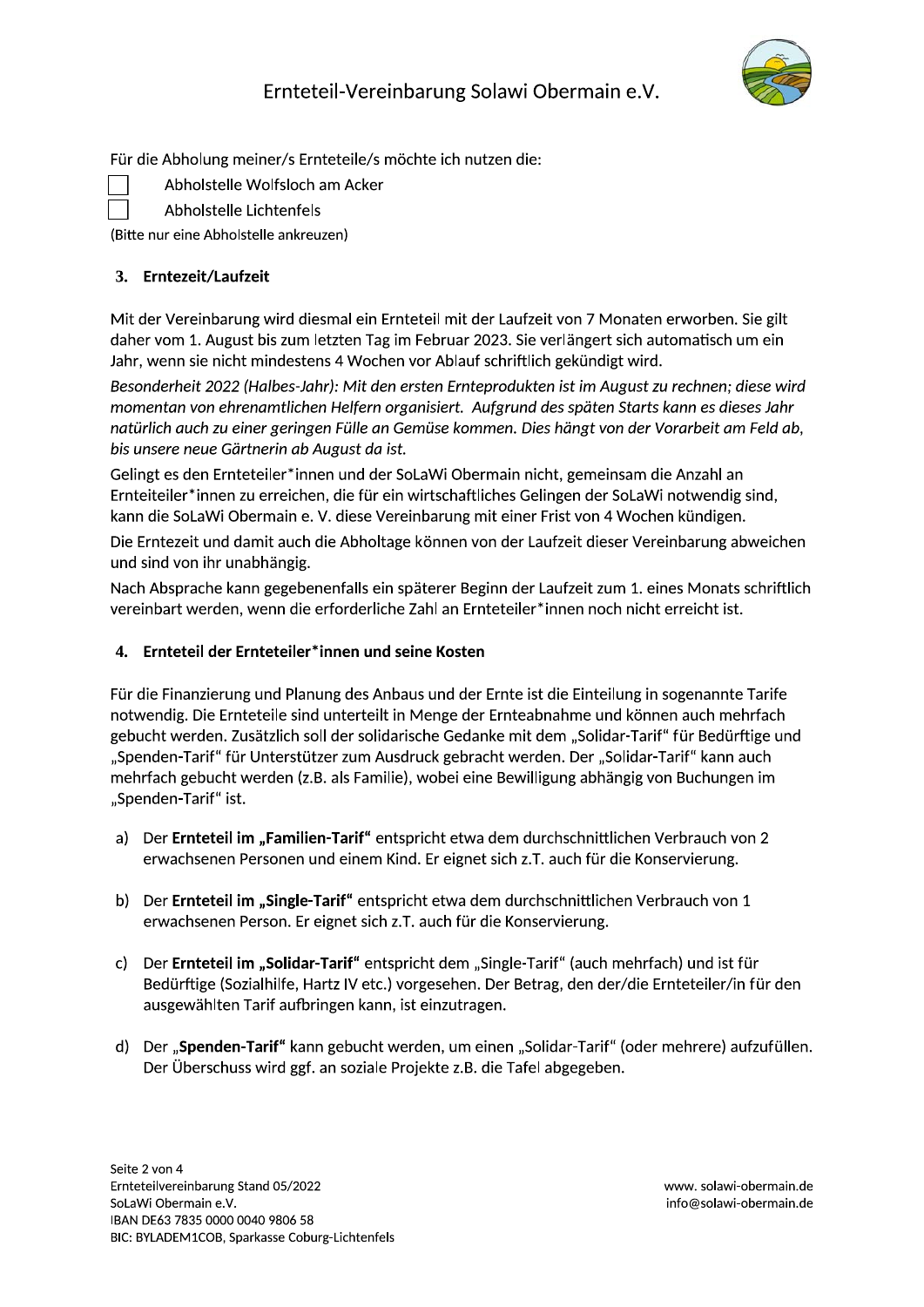

Ich beantrage/buche folgende Anzahl an Ernteteilen:

| a)           | Ш |   | Ernteteil im "Familien-Tarif" für 90 Euro/Monat.                                    |  |  |
|--------------|---|---|-------------------------------------------------------------------------------------|--|--|
| b)           | ப |   | Ernteteil im "Single-Tarif" für 50 Euro/Monat.                                      |  |  |
| $\mathsf{c}$ |   |   | Ernteteil im "Solidar-Tarif". Ich kann den Betrag von Euro monatlich<br>aufbringen. |  |  |
| d)           |   |   | Ernteteil im "Spenden-Tarif" mit einem Betrag von Euro/monatlich.                   |  |  |
|              |   | 0 | = Summe des monatlichen Beitrages                                                   |  |  |
| Der Reitrag  |   |   |                                                                                     |  |  |

### Der Beltrag

 $\Box$ wird monatlich überwiesen (Bitte Dauerauftrag einrichten).

 $\Box$ soll per Lastschrift abgebucht werden (Lastschriftmandat notwendig, siehe Seite 4).

# 5. Einladung

Die Ernteteiler\*innen sind herzlich eingeladen, nach ihren zeitlichen Möglichkeiten und nach Absprache freiwillig beim Anbau auf dem Feld oder bei der Organisation mitzuhelfen, um die Verwirklichung der Idee selbst erleben zu können.

Die Ernteteilerin/der Ernteteiler kann sich vorstellen, monatlich/wöchentlich (unzutreffendes bitte Stunden mitzuhelfen, wobei diese Angabe völlig unverbindlich ist und keinerlei streichen) Verpflichtung enthält.

# 6. Informationsaustausch

Die Ernteteiler\*innen sind einverstanden, über die als Projekt-Kontakt angegebene E-Mail Adresse verschiedene Projekt-Infos, z.B. zu Mithilfe-Aktionen beim Anbau oder bei der Organisation, aktuelle Erntenachrichten oder Infos zu Festen zu erhalten.

Wurde keine E-Mail Adresse als Projektkontakt angegeben, kümmert sich die Ernteteilerin/der Ernteteiler darum, alle Informationen zum Projekt selbst über andere Ernteteiler\*innen bzw. Ernteabnehmer zu erhalten.

Es gelten die Vereinbarung der Datenschutzgrundverordnung (siehe Seite 4).

Ort, Datum

Unterschrift Ernteteilerin/Ernteteiler

Ort, Datum

Seite 3 von 4 Ernteteilvereinbarung Stand 05/2022 SoLaWi Obermain e.V. IBAN DE63 7835 0000 0040 9806 58 BIC: BYLADEM1COB, Sparkasse Coburg-Lichtenfels Unterschrift SoLaWi Obermain Vorsitzender oder stellv. Vorsitzender

> www.solawi-obermain.de info@solawi-obermain.de